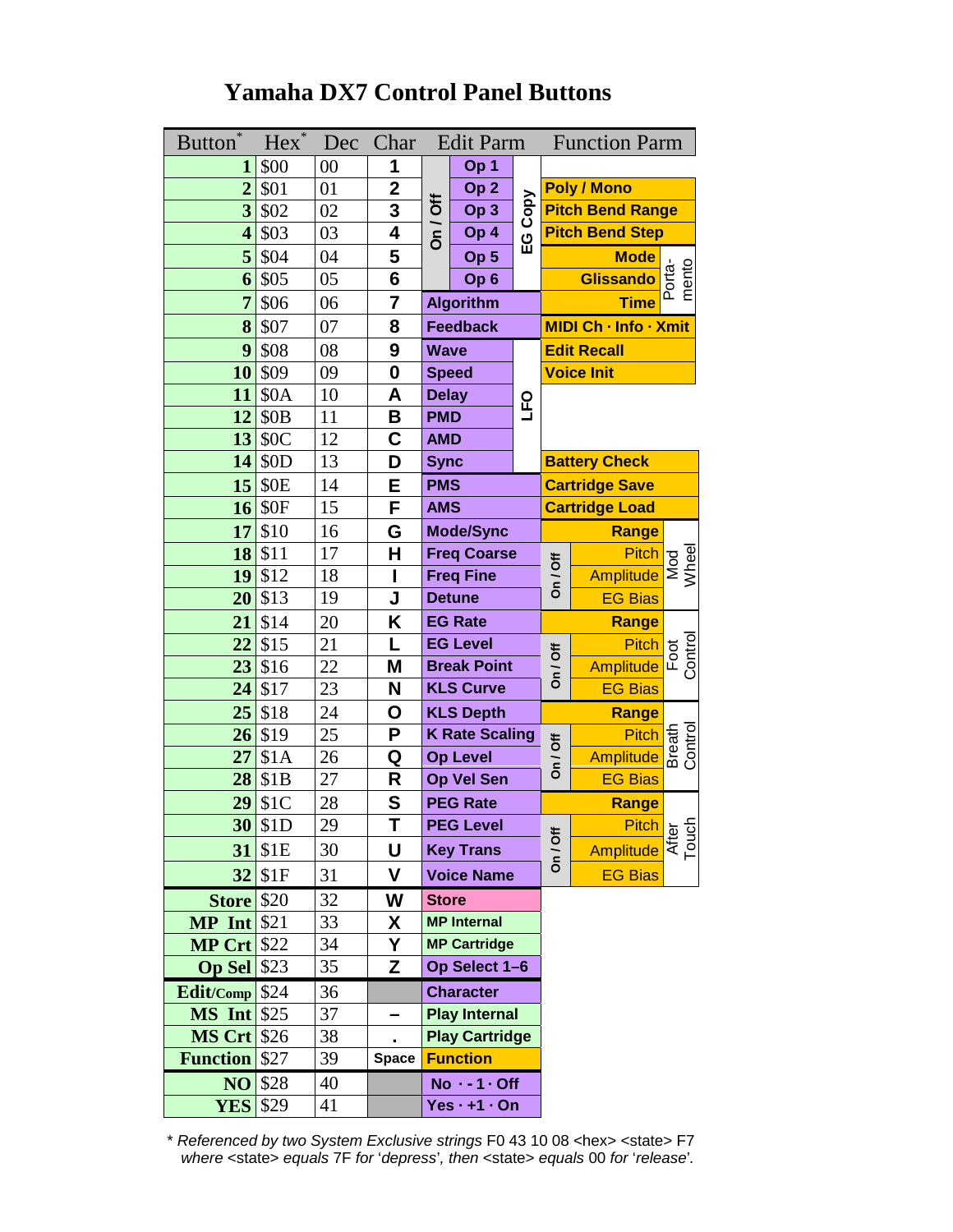| <b>Function</b>   |                          | <b>Values</b>  | <b>Function String</b>                                                                | <b>Key</b>       | <b>Key Strings</b>      |  |  |  |
|-------------------|--------------------------|----------------|---------------------------------------------------------------------------------------|------------------|-------------------------|--|--|--|
| Poly              |                          | $00\,$         | F0 43 10 08 40 00 F7                                                                  | \$01             | F0 43 10 08 01 7F/00 F7 |  |  |  |
| Mono              |                          | 01             | F0 43 10 08 40 01 F7                                                                  |                  |                         |  |  |  |
| Pitchbend         |                          |                |                                                                                       |                  |                         |  |  |  |
|                   | Range                    | $0 - 99$       | $F043100841 \rightarrow F7$                                                           | \$02             | F0 43 10 08 02 7F/00 F7 |  |  |  |
|                   | Step                     | $0 - 12$       | F0 43 10 08 42 • F7                                                                   | \$03             | F0 43 10 08 03 7F/00 F7 |  |  |  |
|                   | <b>Portamento</b>        |                |                                                                                       |                  |                         |  |  |  |
| Poly              | Retain                   | 00             | F0 43 10 08 43 00 F7                                                                  | \$04             |                         |  |  |  |
|                   | Follow                   | 01             | F0 43 10 08 43 01 F7                                                                  |                  | F0 43 10 08 04 7F/00 F7 |  |  |  |
| Mono              | Fingered                 | 00             | F0 43 10 08 43 00 F7                                                                  |                  |                         |  |  |  |
|                   | <b>Full Time</b>         | 01             | F0 43 10 08 43 01 F7                                                                  |                  |                         |  |  |  |
|                   | Glissando OFF            | 00             | F0 43 10 08 44 00 F7                                                                  | \$05             |                         |  |  |  |
|                   | Glissando ON             | 01             | F0 43 10 08 44 01 F7                                                                  |                  | F0 43 10 08 05 7F/00 F7 |  |  |  |
|                   | Time                     | $0 - 99$       | $F043100845 \rightarrow F7$                                                           | \$06             | F0 43 10 08 06 7F/00 F7 |  |  |  |
|                   | <b>Modulation Wheel</b>  |                |                                                                                       |                  |                         |  |  |  |
|                   | Range                    | $0 - 99$       | $F043100846 \rightarrow F7$                                                           | \$10             | F0 43 10 08 10 7F/00 F7 |  |  |  |
|                   | Pitch                    | $\mathbf{1}$   | F0 43 10 08 47 $\leftrightarrow$ F7<br>$\rightarrow \rightarrow$ = sum of mode values | \$11             | F0 43 10 08 11 7F/00 F7 |  |  |  |
| Mode <sup>•</sup> | Amplitude                | $\sqrt{2}$     |                                                                                       | \$12             | F0 43 10 08 12 7F/00 F7 |  |  |  |
|                   | <b>EG</b> Bias           | $\overline{4}$ |                                                                                       | $\overline{$13}$ | F0 43 10 08 13 7F/00 F7 |  |  |  |
|                   | <b>Foot Controller</b>   |                |                                                                                       |                  |                         |  |  |  |
|                   | Range                    | $0 - 99$       | $F043100848 \rightarrow F7$                                                           | \$14             | F0 43 10 08 14 7F/00 F7 |  |  |  |
|                   | Pitch                    | $\mathbf{1}$   | $F043100849 \rightarrow F7$<br>$\rightarrow \rightarrow$ = sum of mode values         | \$15             | F0 43 10 08 15 7F/00 F7 |  |  |  |
| Mode <sup>•</sup> | Amplitude                | $\overline{2}$ |                                                                                       | \$16             | F0 43 10 08 16 7F/00 F7 |  |  |  |
|                   | <b>EG</b> Bias           | $\overline{4}$ |                                                                                       | \$17             | F0 43 10 08 17 7F/00 F7 |  |  |  |
|                   | <b>Breath Controller</b> |                |                                                                                       |                  |                         |  |  |  |
|                   | Range                    | $0 - 99$       | F0 43 10 08 4A • F7                                                                   | \$18             | F0 43 10 08 18 7F/00 F7 |  |  |  |
| Mode <sup>•</sup> | Pitch                    | $\mathbf{1}$   | $F04310084B \rightarrow F7$                                                           | $\overline{$19}$ | F0 43 10 08 19 7F/00 F7 |  |  |  |
|                   | Amplitude                | $\overline{2}$ | $\rightarrow \rightarrow$ = sum of mode values                                        | \$1A             | F0 43 10 08 1A 7F/00 F7 |  |  |  |
|                   | <b>EG</b> Bias           | $\overline{4}$ |                                                                                       | \$1B             | F0 43 10 08 1B 7F/00 F7 |  |  |  |
|                   | <b>After Touch</b>       |                |                                                                                       |                  |                         |  |  |  |
| Range             |                          | $0 - 99$       | F0 43 10 08 4C $\rightarrow$ F7                                                       | \$1C             | F0 43 10 08 1C 7F/00 F7 |  |  |  |
|                   | Pitch                    | $\mathbf{1}$   |                                                                                       | \$1D             | F0 43 10 08 1D 7F/00 F7 |  |  |  |
| Mode <sup>•</sup> | Amplitude                | $\overline{c}$ | $F04310084D \rightarrow F7$<br>$\rightarrow \rightarrow$ = sum of mode values         | \$1E             | F0 43 10 08 1E 7F/00 F7 |  |  |  |
|                   | <b>EG</b> Bias           | $\overline{4}$ |                                                                                       | \$1F             | F0 43 10 08 1F 7F/00 F7 |  |  |  |

### **Yamaha DX7 Function System Exclusive Commands**

\* Used to poll DX7 for function value (7F=depress/00=release), return function string

 $\leftrightarrow$  Represents data value in hexadecimal (i.e. 29 = \$1C) • Controller mode OFF value is always 0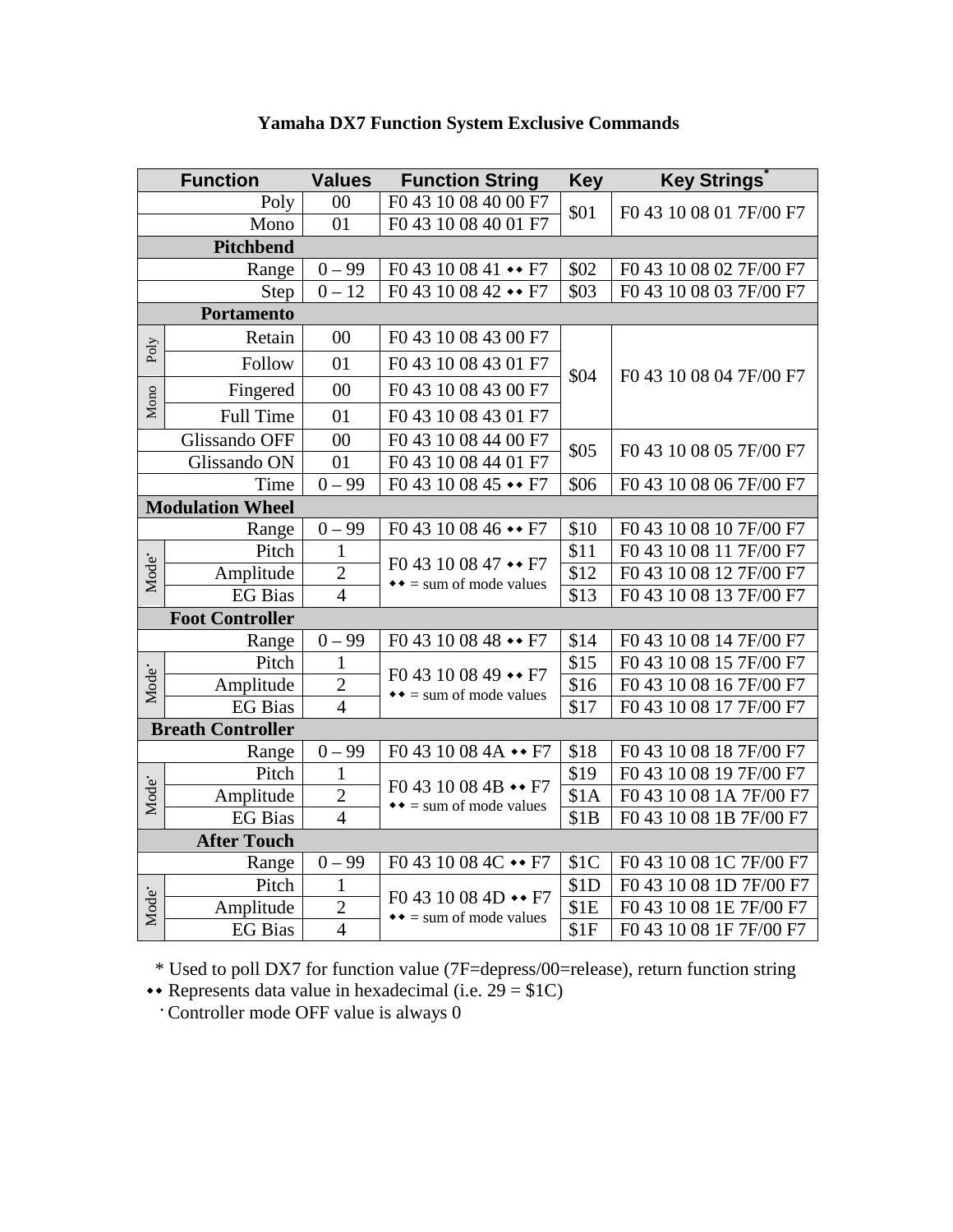| F0 43 10 08 00 7F/00 F7<br>32<br>\$00<br>Op <sub>1</sub><br>Operator On / Off ·<br>F0 43 10 08 01 7F/00 F7<br>\$01<br>16<br>Op <sub>2</sub><br>\$02<br>F0 43 10 08 02 7F/00 F7<br>Op <sub>3</sub><br>08<br>$F04310011B \rightarrow F7$<br>\$03<br>F0 43 10 08 03 7F/00 F7<br>04<br>Op <sub>4</sub><br>$\bullet$ = sum of mode values<br>F0 43 10 08 04 7F/00 F7<br>Op <sub>5</sub><br>02<br>\$04<br>F0 43 10 08 05 7F/00 F7<br>01<br>\$05<br>Op 6<br>$0 - 31$<br>Algorithm<br>F0 43 10 01 06 •• F7<br>\$06<br>F0 43 10 08 06 7F/00 F7<br>F0 43 10 01 07 •• F7<br>F0 43 10 08 07 7F/00 F7<br>Feedback<br>$0 - 07$<br>\$07<br>F0 43 10 01 0E •• F7<br>F0 43 10 08 08 7F/00 F7<br>Wave<br>$0 - 05$<br>\$08<br>\$09<br>F0 43 10 01 09 •• F7<br>F0 43 10 08 09 7F/00 F7<br>$0 - 99$<br>Speed<br>\$0A<br>F0 43 10 01 0A •• F7<br>F0 43 10 08 0A 7F/00 F7<br>Delay<br>$0 - 99$<br>DED<br>\$0 <sub>B</sub><br><b>PMD</b><br>$0 - 99$<br>F0 43 10 01 0B •• F7<br>F0 43 10 08 0B 7F/00 F7<br><b>AMD</b><br>F0 43 10 01 0C •• F7<br>\$0C<br>F0 43 10 08 0C 7F/00 F7<br>$0 - 99$<br>00/01<br>F0 43 10 01 0D •• F7<br>\$0D<br>F0 43 10 08 0D 7F/00 F7<br>Sync<br>F0 43 10 01 0F •• F7<br><b>PMS</b><br>$0 - 07$<br>F0 43 10 08 0E 7F/00 F7<br>\$0E<br>F0 43 10 00 77 •• F7<br>Op 1<br>F0 43 10 00 62 •• F7<br>Op <sub>2</sub><br><b>AMS</b><br>F0 43 10 00 4D •• F7<br>Op <sub>3</sub><br>$0 - 03$<br>F0 43 10 08 0F 7F/00 F7<br>\$0F<br>F0 43 10 00 38 •• F7<br>Op <sub>4</sub><br>F0 43 10 00 23 •• F7<br>Op 5<br>F0 43 10 00 0E •• F7<br>Op 6<br>F0 43 10 01 08 •• F7<br>00/01<br>Osc Sync<br>F0 43 10 00 7A •• F7<br>Op <sub>1</sub><br>Freq Mode<br>F0 43 10 00 65 •• F7<br>Op <sub>2</sub><br>F0 43 10 08 10 7F/00 F7<br>$F043100050 \rightarrow F7$<br>\$10<br>Op 3<br>00/01<br>F0 43 10 00 3B •• F7<br>R/F<br>Op <sub>4</sub><br>F0 43 10 00 26 •• F7<br>Op <sub>5</sub><br>F0 43 10 00 11 •• F7<br>Op 6<br>F0 43 10 00 7B •• F7<br>Op 1<br>$0 - 31$<br>Freq Coarse<br>F0 43 10 00 66 •• F7<br>Op 2<br>0.531<br>F0 43 10 00 51 •• F7<br>Op 3<br>(Ratio)<br>\$11<br>F0 43 10 08 11 7F/00 F7<br>F0 43 10 00 3C •• F7<br>Op <sub>4</sub><br><b>or</b><br>11000<br>$F043100027 \rightarrow F7$<br>Op 5<br>(Fixed)<br>F0 43 10 00 12 •• F7<br>Op 6<br>F0 43 10 00 7C •• F7<br>Op <sub>1</sub><br>$0 - 99$<br>$F043100067 \rightarrow F7$<br>Op <sub>2</sub><br>Freq Fine<br>x11.99<br>Op 3<br>$F043100052 \rightarrow F7$<br>(Ratio)<br>\$12<br>F0 43 10 08 12 7F/00 F7<br>$F04310003D \rightarrow F7$<br>Op 4<br>$\hbox{or}$<br>x19.772<br>Op 5<br>F0 43 10 00 28 •• F7<br>(Fixed)<br>$F043100013 \rightarrow F7$<br>Op 6<br>F0 43 10 00 7D •• F7<br>Op <sub>1</sub><br>F0 43 10 00 68 •• F7<br>Op 2<br>Detune<br>$F043100053 \rightarrow F7$<br>Op 3<br>$0 - 14$<br>F0 43 10 08 13 7F/00 F7<br>\$13<br>F0 43 10 00 3E •• F7<br>Op <sub>4</sub><br>$-7+7$<br>$F043100029 \rightarrow F7$<br>Op 5<br>F0 43 10 00 14 •• F7<br>Op 6 |  | <b>Edit</b> | <b>Values</b> | <b>Edit String</b> | <b>Key</b> | <b>Key Strings</b> |
|-------------------------------------------------------------------------------------------------------------------------------------------------------------------------------------------------------------------------------------------------------------------------------------------------------------------------------------------------------------------------------------------------------------------------------------------------------------------------------------------------------------------------------------------------------------------------------------------------------------------------------------------------------------------------------------------------------------------------------------------------------------------------------------------------------------------------------------------------------------------------------------------------------------------------------------------------------------------------------------------------------------------------------------------------------------------------------------------------------------------------------------------------------------------------------------------------------------------------------------------------------------------------------------------------------------------------------------------------------------------------------------------------------------------------------------------------------------------------------------------------------------------------------------------------------------------------------------------------------------------------------------------------------------------------------------------------------------------------------------------------------------------------------------------------------------------------------------------------------------------------------------------------------------------------------------------------------------------------------------------------------------------------------------------------------------------------------------------------------------------------------------------------------------------------------------------------------------------------------------------------------------------------------------------------------------------------------------------------------------------------------------------------------------------------------------------------------------------------------------------------------------------------------------------------------------------------------------------------------------------------------------------------------------------------------------------------------------------------------------------------------------------------------------------------------------------------------------------------------------------------------------------------------------------------|--|-------------|---------------|--------------------|------------|--------------------|
|                                                                                                                                                                                                                                                                                                                                                                                                                                                                                                                                                                                                                                                                                                                                                                                                                                                                                                                                                                                                                                                                                                                                                                                                                                                                                                                                                                                                                                                                                                                                                                                                                                                                                                                                                                                                                                                                                                                                                                                                                                                                                                                                                                                                                                                                                                                                                                                                                                                                                                                                                                                                                                                                                                                                                                                                                                                                                                                         |  |             |               |                    |            |                    |
|                                                                                                                                                                                                                                                                                                                                                                                                                                                                                                                                                                                                                                                                                                                                                                                                                                                                                                                                                                                                                                                                                                                                                                                                                                                                                                                                                                                                                                                                                                                                                                                                                                                                                                                                                                                                                                                                                                                                                                                                                                                                                                                                                                                                                                                                                                                                                                                                                                                                                                                                                                                                                                                                                                                                                                                                                                                                                                                         |  |             |               |                    |            |                    |
|                                                                                                                                                                                                                                                                                                                                                                                                                                                                                                                                                                                                                                                                                                                                                                                                                                                                                                                                                                                                                                                                                                                                                                                                                                                                                                                                                                                                                                                                                                                                                                                                                                                                                                                                                                                                                                                                                                                                                                                                                                                                                                                                                                                                                                                                                                                                                                                                                                                                                                                                                                                                                                                                                                                                                                                                                                                                                                                         |  |             |               |                    |            |                    |
|                                                                                                                                                                                                                                                                                                                                                                                                                                                                                                                                                                                                                                                                                                                                                                                                                                                                                                                                                                                                                                                                                                                                                                                                                                                                                                                                                                                                                                                                                                                                                                                                                                                                                                                                                                                                                                                                                                                                                                                                                                                                                                                                                                                                                                                                                                                                                                                                                                                                                                                                                                                                                                                                                                                                                                                                                                                                                                                         |  |             |               |                    |            |                    |
|                                                                                                                                                                                                                                                                                                                                                                                                                                                                                                                                                                                                                                                                                                                                                                                                                                                                                                                                                                                                                                                                                                                                                                                                                                                                                                                                                                                                                                                                                                                                                                                                                                                                                                                                                                                                                                                                                                                                                                                                                                                                                                                                                                                                                                                                                                                                                                                                                                                                                                                                                                                                                                                                                                                                                                                                                                                                                                                         |  |             |               |                    |            |                    |
|                                                                                                                                                                                                                                                                                                                                                                                                                                                                                                                                                                                                                                                                                                                                                                                                                                                                                                                                                                                                                                                                                                                                                                                                                                                                                                                                                                                                                                                                                                                                                                                                                                                                                                                                                                                                                                                                                                                                                                                                                                                                                                                                                                                                                                                                                                                                                                                                                                                                                                                                                                                                                                                                                                                                                                                                                                                                                                                         |  |             |               |                    |            |                    |
|                                                                                                                                                                                                                                                                                                                                                                                                                                                                                                                                                                                                                                                                                                                                                                                                                                                                                                                                                                                                                                                                                                                                                                                                                                                                                                                                                                                                                                                                                                                                                                                                                                                                                                                                                                                                                                                                                                                                                                                                                                                                                                                                                                                                                                                                                                                                                                                                                                                                                                                                                                                                                                                                                                                                                                                                                                                                                                                         |  |             |               |                    |            |                    |
|                                                                                                                                                                                                                                                                                                                                                                                                                                                                                                                                                                                                                                                                                                                                                                                                                                                                                                                                                                                                                                                                                                                                                                                                                                                                                                                                                                                                                                                                                                                                                                                                                                                                                                                                                                                                                                                                                                                                                                                                                                                                                                                                                                                                                                                                                                                                                                                                                                                                                                                                                                                                                                                                                                                                                                                                                                                                                                                         |  |             |               |                    |            |                    |
|                                                                                                                                                                                                                                                                                                                                                                                                                                                                                                                                                                                                                                                                                                                                                                                                                                                                                                                                                                                                                                                                                                                                                                                                                                                                                                                                                                                                                                                                                                                                                                                                                                                                                                                                                                                                                                                                                                                                                                                                                                                                                                                                                                                                                                                                                                                                                                                                                                                                                                                                                                                                                                                                                                                                                                                                                                                                                                                         |  |             |               |                    |            |                    |
|                                                                                                                                                                                                                                                                                                                                                                                                                                                                                                                                                                                                                                                                                                                                                                                                                                                                                                                                                                                                                                                                                                                                                                                                                                                                                                                                                                                                                                                                                                                                                                                                                                                                                                                                                                                                                                                                                                                                                                                                                                                                                                                                                                                                                                                                                                                                                                                                                                                                                                                                                                                                                                                                                                                                                                                                                                                                                                                         |  |             |               |                    |            |                    |
|                                                                                                                                                                                                                                                                                                                                                                                                                                                                                                                                                                                                                                                                                                                                                                                                                                                                                                                                                                                                                                                                                                                                                                                                                                                                                                                                                                                                                                                                                                                                                                                                                                                                                                                                                                                                                                                                                                                                                                                                                                                                                                                                                                                                                                                                                                                                                                                                                                                                                                                                                                                                                                                                                                                                                                                                                                                                                                                         |  |             |               |                    |            |                    |
|                                                                                                                                                                                                                                                                                                                                                                                                                                                                                                                                                                                                                                                                                                                                                                                                                                                                                                                                                                                                                                                                                                                                                                                                                                                                                                                                                                                                                                                                                                                                                                                                                                                                                                                                                                                                                                                                                                                                                                                                                                                                                                                                                                                                                                                                                                                                                                                                                                                                                                                                                                                                                                                                                                                                                                                                                                                                                                                         |  |             |               |                    |            |                    |
|                                                                                                                                                                                                                                                                                                                                                                                                                                                                                                                                                                                                                                                                                                                                                                                                                                                                                                                                                                                                                                                                                                                                                                                                                                                                                                                                                                                                                                                                                                                                                                                                                                                                                                                                                                                                                                                                                                                                                                                                                                                                                                                                                                                                                                                                                                                                                                                                                                                                                                                                                                                                                                                                                                                                                                                                                                                                                                                         |  |             |               |                    |            |                    |
|                                                                                                                                                                                                                                                                                                                                                                                                                                                                                                                                                                                                                                                                                                                                                                                                                                                                                                                                                                                                                                                                                                                                                                                                                                                                                                                                                                                                                                                                                                                                                                                                                                                                                                                                                                                                                                                                                                                                                                                                                                                                                                                                                                                                                                                                                                                                                                                                                                                                                                                                                                                                                                                                                                                                                                                                                                                                                                                         |  |             |               |                    |            |                    |
|                                                                                                                                                                                                                                                                                                                                                                                                                                                                                                                                                                                                                                                                                                                                                                                                                                                                                                                                                                                                                                                                                                                                                                                                                                                                                                                                                                                                                                                                                                                                                                                                                                                                                                                                                                                                                                                                                                                                                                                                                                                                                                                                                                                                                                                                                                                                                                                                                                                                                                                                                                                                                                                                                                                                                                                                                                                                                                                         |  |             |               |                    |            |                    |
|                                                                                                                                                                                                                                                                                                                                                                                                                                                                                                                                                                                                                                                                                                                                                                                                                                                                                                                                                                                                                                                                                                                                                                                                                                                                                                                                                                                                                                                                                                                                                                                                                                                                                                                                                                                                                                                                                                                                                                                                                                                                                                                                                                                                                                                                                                                                                                                                                                                                                                                                                                                                                                                                                                                                                                                                                                                                                                                         |  |             |               |                    |            |                    |
|                                                                                                                                                                                                                                                                                                                                                                                                                                                                                                                                                                                                                                                                                                                                                                                                                                                                                                                                                                                                                                                                                                                                                                                                                                                                                                                                                                                                                                                                                                                                                                                                                                                                                                                                                                                                                                                                                                                                                                                                                                                                                                                                                                                                                                                                                                                                                                                                                                                                                                                                                                                                                                                                                                                                                                                                                                                                                                                         |  |             |               |                    |            |                    |
|                                                                                                                                                                                                                                                                                                                                                                                                                                                                                                                                                                                                                                                                                                                                                                                                                                                                                                                                                                                                                                                                                                                                                                                                                                                                                                                                                                                                                                                                                                                                                                                                                                                                                                                                                                                                                                                                                                                                                                                                                                                                                                                                                                                                                                                                                                                                                                                                                                                                                                                                                                                                                                                                                                                                                                                                                                                                                                                         |  |             |               |                    |            |                    |
|                                                                                                                                                                                                                                                                                                                                                                                                                                                                                                                                                                                                                                                                                                                                                                                                                                                                                                                                                                                                                                                                                                                                                                                                                                                                                                                                                                                                                                                                                                                                                                                                                                                                                                                                                                                                                                                                                                                                                                                                                                                                                                                                                                                                                                                                                                                                                                                                                                                                                                                                                                                                                                                                                                                                                                                                                                                                                                                         |  |             |               |                    |            |                    |
|                                                                                                                                                                                                                                                                                                                                                                                                                                                                                                                                                                                                                                                                                                                                                                                                                                                                                                                                                                                                                                                                                                                                                                                                                                                                                                                                                                                                                                                                                                                                                                                                                                                                                                                                                                                                                                                                                                                                                                                                                                                                                                                                                                                                                                                                                                                                                                                                                                                                                                                                                                                                                                                                                                                                                                                                                                                                                                                         |  |             |               |                    |            |                    |
|                                                                                                                                                                                                                                                                                                                                                                                                                                                                                                                                                                                                                                                                                                                                                                                                                                                                                                                                                                                                                                                                                                                                                                                                                                                                                                                                                                                                                                                                                                                                                                                                                                                                                                                                                                                                                                                                                                                                                                                                                                                                                                                                                                                                                                                                                                                                                                                                                                                                                                                                                                                                                                                                                                                                                                                                                                                                                                                         |  |             |               |                    |            |                    |
|                                                                                                                                                                                                                                                                                                                                                                                                                                                                                                                                                                                                                                                                                                                                                                                                                                                                                                                                                                                                                                                                                                                                                                                                                                                                                                                                                                                                                                                                                                                                                                                                                                                                                                                                                                                                                                                                                                                                                                                                                                                                                                                                                                                                                                                                                                                                                                                                                                                                                                                                                                                                                                                                                                                                                                                                                                                                                                                         |  |             |               |                    |            |                    |
|                                                                                                                                                                                                                                                                                                                                                                                                                                                                                                                                                                                                                                                                                                                                                                                                                                                                                                                                                                                                                                                                                                                                                                                                                                                                                                                                                                                                                                                                                                                                                                                                                                                                                                                                                                                                                                                                                                                                                                                                                                                                                                                                                                                                                                                                                                                                                                                                                                                                                                                                                                                                                                                                                                                                                                                                                                                                                                                         |  |             |               |                    |            |                    |
|                                                                                                                                                                                                                                                                                                                                                                                                                                                                                                                                                                                                                                                                                                                                                                                                                                                                                                                                                                                                                                                                                                                                                                                                                                                                                                                                                                                                                                                                                                                                                                                                                                                                                                                                                                                                                                                                                                                                                                                                                                                                                                                                                                                                                                                                                                                                                                                                                                                                                                                                                                                                                                                                                                                                                                                                                                                                                                                         |  |             |               |                    |            |                    |
|                                                                                                                                                                                                                                                                                                                                                                                                                                                                                                                                                                                                                                                                                                                                                                                                                                                                                                                                                                                                                                                                                                                                                                                                                                                                                                                                                                                                                                                                                                                                                                                                                                                                                                                                                                                                                                                                                                                                                                                                                                                                                                                                                                                                                                                                                                                                                                                                                                                                                                                                                                                                                                                                                                                                                                                                                                                                                                                         |  |             |               |                    |            |                    |
|                                                                                                                                                                                                                                                                                                                                                                                                                                                                                                                                                                                                                                                                                                                                                                                                                                                                                                                                                                                                                                                                                                                                                                                                                                                                                                                                                                                                                                                                                                                                                                                                                                                                                                                                                                                                                                                                                                                                                                                                                                                                                                                                                                                                                                                                                                                                                                                                                                                                                                                                                                                                                                                                                                                                                                                                                                                                                                                         |  |             |               |                    |            |                    |
|                                                                                                                                                                                                                                                                                                                                                                                                                                                                                                                                                                                                                                                                                                                                                                                                                                                                                                                                                                                                                                                                                                                                                                                                                                                                                                                                                                                                                                                                                                                                                                                                                                                                                                                                                                                                                                                                                                                                                                                                                                                                                                                                                                                                                                                                                                                                                                                                                                                                                                                                                                                                                                                                                                                                                                                                                                                                                                                         |  |             |               |                    |            |                    |
|                                                                                                                                                                                                                                                                                                                                                                                                                                                                                                                                                                                                                                                                                                                                                                                                                                                                                                                                                                                                                                                                                                                                                                                                                                                                                                                                                                                                                                                                                                                                                                                                                                                                                                                                                                                                                                                                                                                                                                                                                                                                                                                                                                                                                                                                                                                                                                                                                                                                                                                                                                                                                                                                                                                                                                                                                                                                                                                         |  |             |               |                    |            |                    |
|                                                                                                                                                                                                                                                                                                                                                                                                                                                                                                                                                                                                                                                                                                                                                                                                                                                                                                                                                                                                                                                                                                                                                                                                                                                                                                                                                                                                                                                                                                                                                                                                                                                                                                                                                                                                                                                                                                                                                                                                                                                                                                                                                                                                                                                                                                                                                                                                                                                                                                                                                                                                                                                                                                                                                                                                                                                                                                                         |  |             |               |                    |            |                    |
|                                                                                                                                                                                                                                                                                                                                                                                                                                                                                                                                                                                                                                                                                                                                                                                                                                                                                                                                                                                                                                                                                                                                                                                                                                                                                                                                                                                                                                                                                                                                                                                                                                                                                                                                                                                                                                                                                                                                                                                                                                                                                                                                                                                                                                                                                                                                                                                                                                                                                                                                                                                                                                                                                                                                                                                                                                                                                                                         |  |             |               |                    |            |                    |
|                                                                                                                                                                                                                                                                                                                                                                                                                                                                                                                                                                                                                                                                                                                                                                                                                                                                                                                                                                                                                                                                                                                                                                                                                                                                                                                                                                                                                                                                                                                                                                                                                                                                                                                                                                                                                                                                                                                                                                                                                                                                                                                                                                                                                                                                                                                                                                                                                                                                                                                                                                                                                                                                                                                                                                                                                                                                                                                         |  |             |               |                    |            |                    |
|                                                                                                                                                                                                                                                                                                                                                                                                                                                                                                                                                                                                                                                                                                                                                                                                                                                                                                                                                                                                                                                                                                                                                                                                                                                                                                                                                                                                                                                                                                                                                                                                                                                                                                                                                                                                                                                                                                                                                                                                                                                                                                                                                                                                                                                                                                                                                                                                                                                                                                                                                                                                                                                                                                                                                                                                                                                                                                                         |  |             |               |                    |            |                    |
|                                                                                                                                                                                                                                                                                                                                                                                                                                                                                                                                                                                                                                                                                                                                                                                                                                                                                                                                                                                                                                                                                                                                                                                                                                                                                                                                                                                                                                                                                                                                                                                                                                                                                                                                                                                                                                                                                                                                                                                                                                                                                                                                                                                                                                                                                                                                                                                                                                                                                                                                                                                                                                                                                                                                                                                                                                                                                                                         |  |             |               |                    |            |                    |
|                                                                                                                                                                                                                                                                                                                                                                                                                                                                                                                                                                                                                                                                                                                                                                                                                                                                                                                                                                                                                                                                                                                                                                                                                                                                                                                                                                                                                                                                                                                                                                                                                                                                                                                                                                                                                                                                                                                                                                                                                                                                                                                                                                                                                                                                                                                                                                                                                                                                                                                                                                                                                                                                                                                                                                                                                                                                                                                         |  |             |               |                    |            |                    |
|                                                                                                                                                                                                                                                                                                                                                                                                                                                                                                                                                                                                                                                                                                                                                                                                                                                                                                                                                                                                                                                                                                                                                                                                                                                                                                                                                                                                                                                                                                                                                                                                                                                                                                                                                                                                                                                                                                                                                                                                                                                                                                                                                                                                                                                                                                                                                                                                                                                                                                                                                                                                                                                                                                                                                                                                                                                                                                                         |  |             |               |                    |            |                    |
|                                                                                                                                                                                                                                                                                                                                                                                                                                                                                                                                                                                                                                                                                                                                                                                                                                                                                                                                                                                                                                                                                                                                                                                                                                                                                                                                                                                                                                                                                                                                                                                                                                                                                                                                                                                                                                                                                                                                                                                                                                                                                                                                                                                                                                                                                                                                                                                                                                                                                                                                                                                                                                                                                                                                                                                                                                                                                                                         |  |             |               |                    |            |                    |
|                                                                                                                                                                                                                                                                                                                                                                                                                                                                                                                                                                                                                                                                                                                                                                                                                                                                                                                                                                                                                                                                                                                                                                                                                                                                                                                                                                                                                                                                                                                                                                                                                                                                                                                                                                                                                                                                                                                                                                                                                                                                                                                                                                                                                                                                                                                                                                                                                                                                                                                                                                                                                                                                                                                                                                                                                                                                                                                         |  |             |               |                    |            |                    |
|                                                                                                                                                                                                                                                                                                                                                                                                                                                                                                                                                                                                                                                                                                                                                                                                                                                                                                                                                                                                                                                                                                                                                                                                                                                                                                                                                                                                                                                                                                                                                                                                                                                                                                                                                                                                                                                                                                                                                                                                                                                                                                                                                                                                                                                                                                                                                                                                                                                                                                                                                                                                                                                                                                                                                                                                                                                                                                                         |  |             |               |                    |            |                    |
|                                                                                                                                                                                                                                                                                                                                                                                                                                                                                                                                                                                                                                                                                                                                                                                                                                                                                                                                                                                                                                                                                                                                                                                                                                                                                                                                                                                                                                                                                                                                                                                                                                                                                                                                                                                                                                                                                                                                                                                                                                                                                                                                                                                                                                                                                                                                                                                                                                                                                                                                                                                                                                                                                                                                                                                                                                                                                                                         |  |             |               |                    |            |                    |
|                                                                                                                                                                                                                                                                                                                                                                                                                                                                                                                                                                                                                                                                                                                                                                                                                                                                                                                                                                                                                                                                                                                                                                                                                                                                                                                                                                                                                                                                                                                                                                                                                                                                                                                                                                                                                                                                                                                                                                                                                                                                                                                                                                                                                                                                                                                                                                                                                                                                                                                                                                                                                                                                                                                                                                                                                                                                                                                         |  |             |               |                    |            |                    |
|                                                                                                                                                                                                                                                                                                                                                                                                                                                                                                                                                                                                                                                                                                                                                                                                                                                                                                                                                                                                                                                                                                                                                                                                                                                                                                                                                                                                                                                                                                                                                                                                                                                                                                                                                                                                                                                                                                                                                                                                                                                                                                                                                                                                                                                                                                                                                                                                                                                                                                                                                                                                                                                                                                                                                                                                                                                                                                                         |  |             |               |                    |            |                    |
|                                                                                                                                                                                                                                                                                                                                                                                                                                                                                                                                                                                                                                                                                                                                                                                                                                                                                                                                                                                                                                                                                                                                                                                                                                                                                                                                                                                                                                                                                                                                                                                                                                                                                                                                                                                                                                                                                                                                                                                                                                                                                                                                                                                                                                                                                                                                                                                                                                                                                                                                                                                                                                                                                                                                                                                                                                                                                                                         |  |             |               |                    |            |                    |
|                                                                                                                                                                                                                                                                                                                                                                                                                                                                                                                                                                                                                                                                                                                                                                                                                                                                                                                                                                                                                                                                                                                                                                                                                                                                                                                                                                                                                                                                                                                                                                                                                                                                                                                                                                                                                                                                                                                                                                                                                                                                                                                                                                                                                                                                                                                                                                                                                                                                                                                                                                                                                                                                                                                                                                                                                                                                                                                         |  |             |               |                    |            |                    |
|                                                                                                                                                                                                                                                                                                                                                                                                                                                                                                                                                                                                                                                                                                                                                                                                                                                                                                                                                                                                                                                                                                                                                                                                                                                                                                                                                                                                                                                                                                                                                                                                                                                                                                                                                                                                                                                                                                                                                                                                                                                                                                                                                                                                                                                                                                                                                                                                                                                                                                                                                                                                                                                                                                                                                                                                                                                                                                                         |  |             |               |                    |            |                    |
|                                                                                                                                                                                                                                                                                                                                                                                                                                                                                                                                                                                                                                                                                                                                                                                                                                                                                                                                                                                                                                                                                                                                                                                                                                                                                                                                                                                                                                                                                                                                                                                                                                                                                                                                                                                                                                                                                                                                                                                                                                                                                                                                                                                                                                                                                                                                                                                                                                                                                                                                                                                                                                                                                                                                                                                                                                                                                                                         |  |             |               |                    |            |                    |
|                                                                                                                                                                                                                                                                                                                                                                                                                                                                                                                                                                                                                                                                                                                                                                                                                                                                                                                                                                                                                                                                                                                                                                                                                                                                                                                                                                                                                                                                                                                                                                                                                                                                                                                                                                                                                                                                                                                                                                                                                                                                                                                                                                                                                                                                                                                                                                                                                                                                                                                                                                                                                                                                                                                                                                                                                                                                                                                         |  |             |               |                    |            |                    |

## **Yamaha DX7 Edit System Exclusive Commands**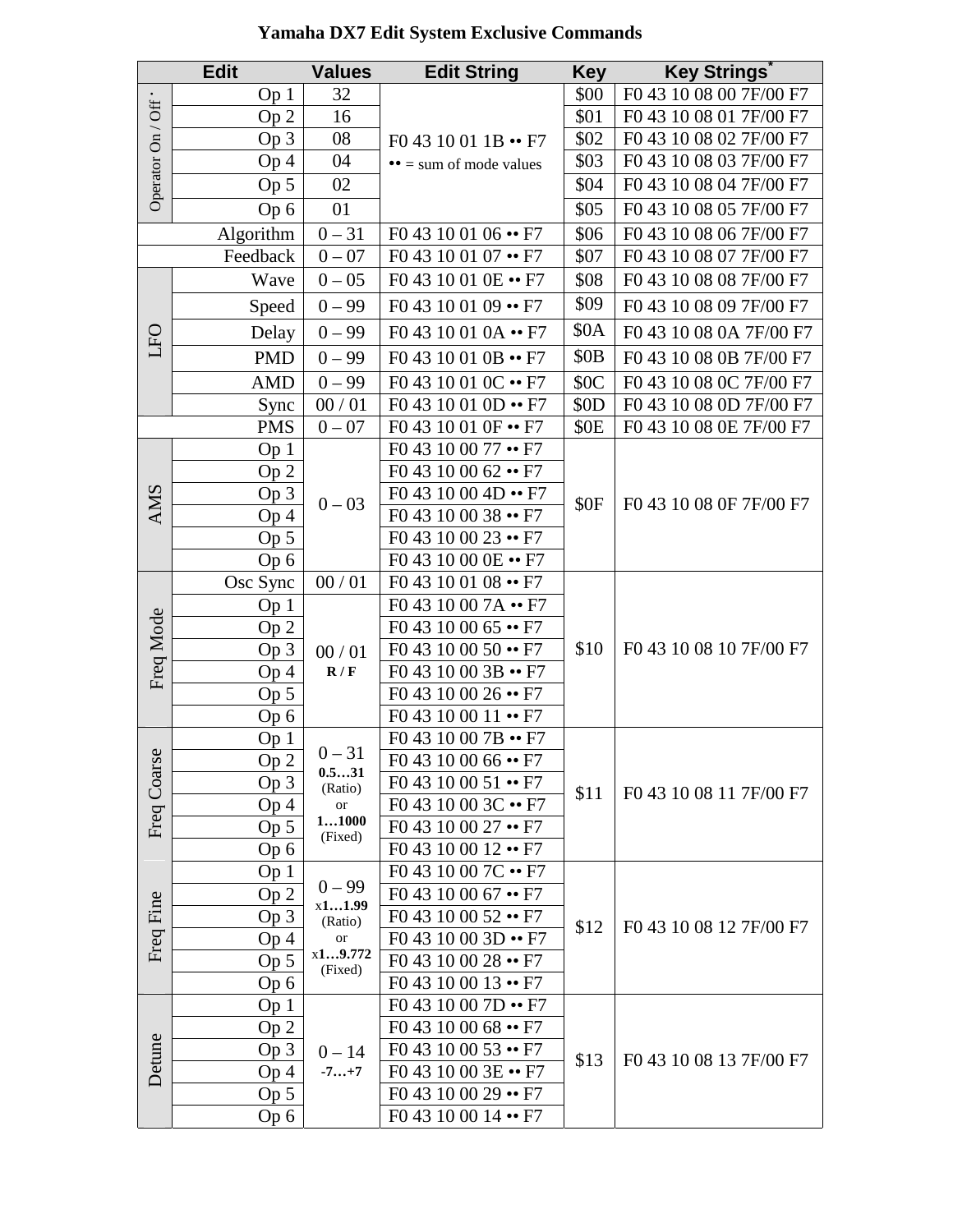|                          | <b>Edit</b>     | <b>Values</b> | <b>Edit String</b>          | <b>Key</b> | <b>Key Strings</b>      |
|--------------------------|-----------------|---------------|-----------------------------|------------|-------------------------|
|                          | Op <sub>1</sub> | $0 - 99$      | $F043100069 \rightarrow F7$ |            |                         |
| $\overline{\phantom{0}}$ | Op 2            |               | F0 43 10 00 54 •• F7        |            |                         |
|                          | Op 3            |               | F0 43 10 00 3F •• F7        |            |                         |
| <b>EG</b> Rate           | Op <sub>4</sub> |               | F0 43 10 00 2A •• F7        |            |                         |
|                          | Op <sub>5</sub> |               | F0 43 10 00 15 •• F7        |            |                         |
|                          | Op 6            |               | F0 43 10 00 00 •• F7        |            |                         |
|                          | Op <sub>1</sub> |               | F0 43 10 00 6A •• F7        |            |                         |
|                          | Op 2            |               | $F043100055 \rightarrow F7$ |            |                         |
| EG Rate 2                | Op 3            |               | $F043100040 \rightarrow F7$ |            |                         |
|                          | Op 4            | $0 - 99$      | F0 43 10 00 2B •• F7        |            |                         |
|                          | Op 5            |               | F0 43 10 00 16 •• F7        |            |                         |
|                          | Op 6            |               | $F043100001 \rightarrow F7$ |            |                         |
|                          | Op <sub>1</sub> |               | $F04310006B \rightarrow F7$ | \$14       | F0 43 10 08 14 7F/00 F7 |
| $\mathfrak{c}$           | Op <sub>2</sub> |               | F0 43 10 00 56 •• F7        |            |                         |
|                          | Op <sub>3</sub> |               | F0 43 10 00 41 •• F7        |            |                         |
| <b>EG</b> Rate           | Op 4            | $0 - 99$      | F0 43 10 00 2C •• F7        |            |                         |
|                          | Op 5            |               | F0 43 10 00 17 •• F7        |            |                         |
|                          | Op 6            |               | F0 43 10 00 02 •• F7        |            |                         |
|                          | Op <sub>1</sub> |               | F0 43 10 00 6C •• F7        |            |                         |
|                          | Op 2            |               | $F043100057 \rightarrow F7$ |            |                         |
| EG Rate 4                | Op 3            |               | F0 43 10 00 42 •• F7        |            |                         |
|                          | Op <sub>4</sub> | $0 - 99$      | F0 43 10 00 2D •• F7        |            |                         |
|                          | Op 5            |               | F0 43 10 00 18 •• F7        |            |                         |
|                          | Op 6            |               | F0 43 10 00 03 •• F7        |            |                         |
|                          | Op <sub>1</sub> |               | $F04310006D \rightarrow F7$ |            | F0 43 10 08 15 7F/00 F7 |
|                          | Op <sub>2</sub> |               | F0 43 10 00 58 •• F7        |            |                         |
| EG Level 1               | Op <sub>3</sub> | $0 - 99$      | $F043100043 \rightarrow F7$ |            |                         |
|                          | Op <sub>4</sub> |               | F0 43 10 00 2E •• F7        |            |                         |
|                          | Op <sub>5</sub> |               | F0 43 10 00 19 •• F7        |            |                         |
|                          | Op 6            |               | $F043100004 \rightarrow F7$ |            |                         |
|                          | Op <sub>1</sub> |               | $F04310006E - F7$           |            |                         |
|                          | Op 2            |               | F0 43 10 00 59 •• F7        |            |                         |
| EG Level 2               | Op <sub>3</sub> | $0 - 99$      | F0 43 10 00 44 •• F7        |            |                         |
|                          | Op 4            |               | F0 43 10 00 2F •• F7        |            |                         |
|                          | Op 5            |               | F0 43 10 00 1A •• F7        |            |                         |
|                          | Op6             |               | F0 43 10 00 05 •• F7        | \$15       |                         |
|                          | Op <sub>1</sub> |               | F0 43 10 00 6F •• F7        |            |                         |
| $\mathfrak{c}$           | Op <sub>2</sub> |               | F0 43 10 00 5A •• F7        |            |                         |
| <b>EG</b> Level          | Op 3            | $0 - 99$      | F0 43 10 00 45 •• F7        |            |                         |
|                          | Op <sub>4</sub> |               | $F043100030 \rightarrow F7$ |            |                         |
|                          | Op <sub>5</sub> |               | F0 43 10 00 1B •• F7        |            |                         |
|                          | Op 6            |               | F0 43 10 00 06 •• F7        |            |                         |
|                          | Op <sub>1</sub> |               | F0 43 10 00 70 •• F7        |            |                         |
|                          | Op 2            |               | F0 43 10 00 5B •• F7        |            |                         |
| EG Level 4               | Op <sub>3</sub> | $0 - 99$      | F0 43 10 00 46 •• F7        |            |                         |
|                          | Op 4            |               | $F043100031 \rightarrow F7$ |            |                         |
|                          | $Op\ 5$         |               | F0 43 10 00 1C •• F7        |            |                         |
|                          | Op 6            |               | F0 43 10 00 07 •• F7        |            |                         |

**Yamaha DX7 Edit System Exclusive Commands, cont'd.**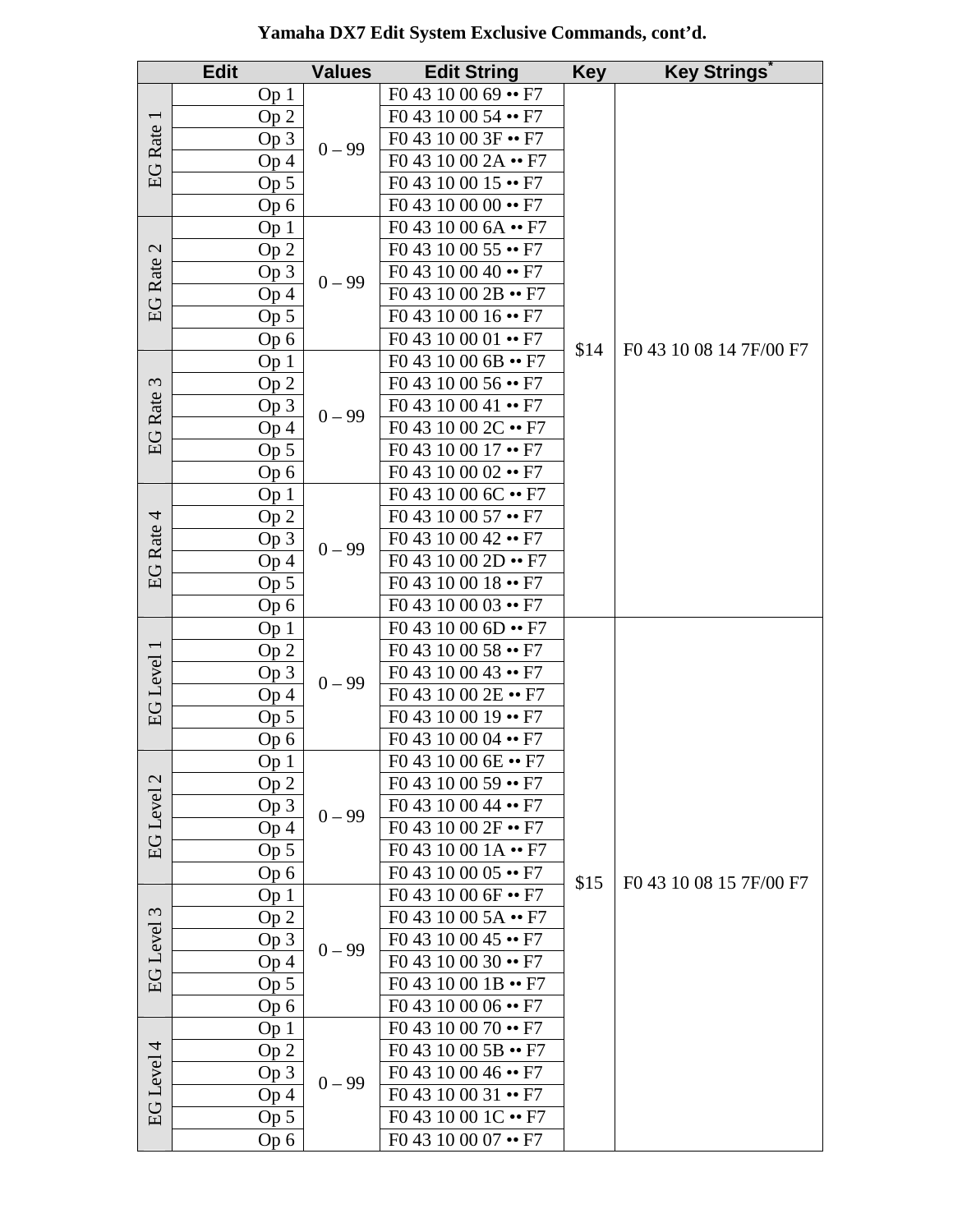|                    | <b>Edit</b>     | <b>Values</b>                                     | <b>Edit String</b>          | <b>Key</b> | <b>Key Strings</b>      |
|--------------------|-----------------|---------------------------------------------------|-----------------------------|------------|-------------------------|
|                    | Op <sub>1</sub> | $0 - 99$                                          | $F043100071 - F7$           |            |                         |
|                    | Op <sub>2</sub> |                                                   | F0 43 10 00 5C •• F7        |            |                         |
|                    | Op 3            |                                                   | $F043100047 \rightarrow F7$ | \$16       | F0 43 10 08 16 7F/00 F7 |
| KLS Break Point    | Op <sub>4</sub> | $A-1C8$<br>$39 = C3$                              | $F043100032 \rightarrow F7$ |            |                         |
|                    | Op 5            |                                                   | F0 43 10 00 1D •• F7        |            |                         |
|                    | Op 6            |                                                   | $F043100008 \rightarrow F7$ |            |                         |
|                    | Op <sub>1</sub> |                                                   | F0 43 10 00 74 •• F7        |            |                         |
|                    | Op 2            |                                                   | F0 43 10 00 5F •• F7        |            |                         |
|                    | Op 3            | $0 - 03$                                          | F0 43 10 00 4A •• F7        |            |                         |
|                    | Op 4            | $\textbf{L},\textbf{-E},\textbf{+E},\textbf{+L}$  | F0 43 10 00 35 •• F7        |            |                         |
| KLS Curve L        | Op 5            |                                                   | $F043100020 \rightarrow F7$ |            |                         |
|                    | Op 6            |                                                   | F0 43 10 00 0B •• F7        | \$17       | F0 43 10 08 17 7F/00 F7 |
|                    | Op <sub>1</sub> |                                                   | F0 43 10 00 75 •• F7        |            |                         |
|                    | Op <sub>2</sub> |                                                   | F0 43 10 00 60 •• F7        |            |                         |
|                    | Op 3            | $0 - 03$                                          | F0 43 10 00 4B •• F7        |            |                         |
| <b>KLS Curve R</b> | Op <sub>4</sub> | $\mathbf{-L},\mathbf{-E},\mathbf{+E},\mathbf{+L}$ | $F043100036 \rightarrow F7$ |            |                         |
|                    | Op 5            |                                                   | $F043100021 \rightarrow F7$ |            |                         |
|                    | Op 6            |                                                   | F0 43 10 00 0C •• F7        |            |                         |
|                    | Op <sub>1</sub> |                                                   | F0 43 10 00 72 •• F7        |            | F0 43 10 08 18 7F/00 F7 |
|                    | Op <sub>2</sub> |                                                   | $F04310005D \rightarrow F7$ |            |                         |
|                    | Op 3            | $0 - 99$                                          | F0 43 10 00 48 •• F7        |            |                         |
|                    | Op <sub>4</sub> |                                                   | $F043100033 \rightarrow F7$ | \$18       |                         |
| KLS Depth L        | Op <sub>5</sub> |                                                   | F0 43 10 00 1E •• F7        |            |                         |
|                    | Op 6            |                                                   | F0 43 10 00 09 •• F7        |            |                         |
|                    | Op <sub>1</sub> |                                                   | F0 43 10 00 73 •• F7        |            |                         |
|                    | Op 2            | $0 - 99$                                          | F0 43 10 00 5E •• F7        |            |                         |
| <b>KLS</b> Depth R | Op 3            |                                                   | F0 43 10 00 49 •• F7        |            |                         |
|                    | Op 4            |                                                   | $F043100034 \rightarrow F7$ |            |                         |
|                    | Op <sub>5</sub> |                                                   | F0 43 10 00 1F •• F7        |            |                         |
|                    | Op 6            |                                                   | F0 43 10 00 0A •• F7        |            |                         |
|                    | Op <sub>1</sub> |                                                   | $F043100076 \rightarrow F7$ |            | F0 43 10 08 19 7F/00 F7 |
|                    | Op <sub>2</sub> |                                                   | $F043100061 \rightarrow F7$ | \$19       |                         |
|                    | Op 3            | $0 - 07$                                          | F0 43 10 00 4C •• F7        |            |                         |
| KRS                | Op <sub>4</sub> |                                                   | F0 43 10 00 37 •• F7        |            |                         |
|                    | Op 5            |                                                   | F0 43 10 00 22 •• F7        |            |                         |
|                    | Op 6            |                                                   | F0 43 10 00 0D •• F7        |            |                         |
|                    | Op <sub>1</sub> |                                                   | F0 43 10 00 79 •• F7        |            | F0 43 10 08 1A 7F/00 F7 |
|                    | Op 2            |                                                   | F0 43 10 00 64 •• F7        | \$1A       |                         |
| Output Level       | Op <sub>3</sub> | $0 - 99$                                          | F0 43 10 00 4F •• F7        |            |                         |
|                    | Op 4            |                                                   | F0 43 10 00 3A •• F7        |            |                         |
|                    | Op <sub>5</sub> |                                                   | F0 43 10 00 25 •• F7        |            |                         |
|                    | Op 6            |                                                   | F0 43 10 00 10 •• F7        |            |                         |
|                    | Op <sub>1</sub> |                                                   | F0 43 10 00 78 •• F7        |            |                         |
|                    | Op <sub>2</sub> |                                                   | F0 43 10 00 63 •• F7        | \$1B       | F0 43 10 08 1B 7F/00 F7 |
|                    | Op <sub>3</sub> | $0 - 07$                                          | F0 43 10 00 4E •• F7        |            |                         |
| <b>KVS</b>         | Op <sub>4</sub> |                                                   | F0 43 10 00 39 •• F7        |            |                         |
|                    | Op <sub>5</sub> |                                                   | F0 43 10 00 24 •• F7        |            |                         |
|                    | Op 6            |                                                   | F0 43 10 00 0F •• F7        |            |                         |

### **Yamaha DX7 Edit System Exclusive Commands, cont'd.**